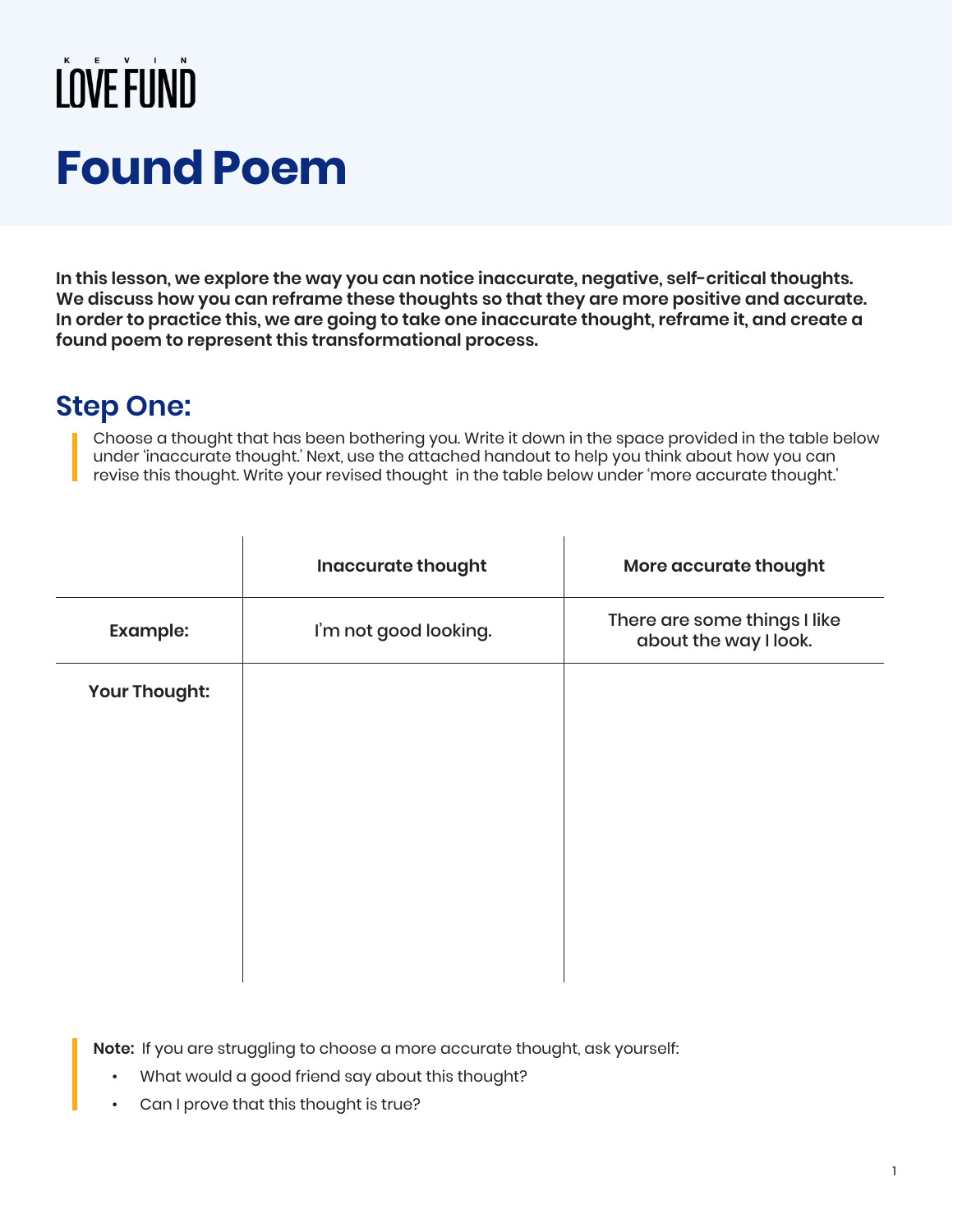# LOVE FUND

### **Step Two:**

Use a black marker to block out text to create the first stanza of your poem. The first stanza represents your inaccurate thought. An example of stanza one is provided below.

|                            | bizarre a little sinister community and the My                                                                                                                 |
|----------------------------|----------------------------------------------------------------------------------------------------------------------------------------------------------------|
| <b>Change of Community</b> | komment word word in the commonly file production where<br>Southwest squeezed themse was huge planned for<br>Laurente des grounds in the tractor comprehense s |
|                            | a colossal affair both the state of the state of a famous imitation                                                                                            |
|                            | of some that deposite addenoted to course to one                                                                                                               |
|                            | ide spontiting newsmith ship bear of raw in more damage<br>Le swimming pool; the logo gale of farmer of lawn                                                   |
|                            | garden forma Gusbyismancion Or rather or List into w                                                                                                           |
|                            | Mr. Gauby, it was mention inhobitably a graduate of                                                                                                            |

The most superficial The bizarre, a little sinister. Squeezed. Huge. A colossal affair. A imitation of some one. Raw. An eyesore. Eyesore. Overlooked.

#### **Step Three:**

Use a black marker to block out text to create the second stanza of your poem. This second stanza represents your more accurate thought. An example of stanza two is provided below.

**More accurate thought: There are some things I like about the way I look.**

| <b>Example of the consequence of which I have an under the contract of the contract of the contract of the contract of the contract of the contract of the contract of the contract of the contract of the contract of the contr</b><br>alis, is an antropolanaming of passengislage.<br>Stetunger The The Company |
|--------------------------------------------------------------------------------------------------------------------------------------------------------------------------------------------------------------------------------------------------------------------------------------------------------------------|
| there was something gorgeous about him some<br>heightened sensitivity the promises of life, and for wage<br>related to <b>communicated</b> intricate cookines that register and th-                                                                                                                                |
| contract communication of the away. This responsiveness<br><b>Continued and California and California and Continued State</b> is<br>dignified wider the manufacture "creative winpermassing"                                                                                                                       |
| communic extraordinary gift for hope, romantic tomorrow<br><b>Communication</b> never found in any other person<br>not likely would ever find again. Now the turned                                                                                                                                                |
| out all right controumly income has proportional systems to<br>Toul dust domestion the wake of the dreams throws possibly<br>closed out with the selection sorrows and the t-                                                                                                                                      |
|                                                                                                                                                                                                                                                                                                                    |

There was something gorgeous, some heightened sensitivity, the promises of life related to intricate This responsiveness dignified, creative, extraordinary gift for hope, romantic, never found in any other person. Not likely ever find again. Turned out alright. Dust wake of dreams. Closed out sorrows.